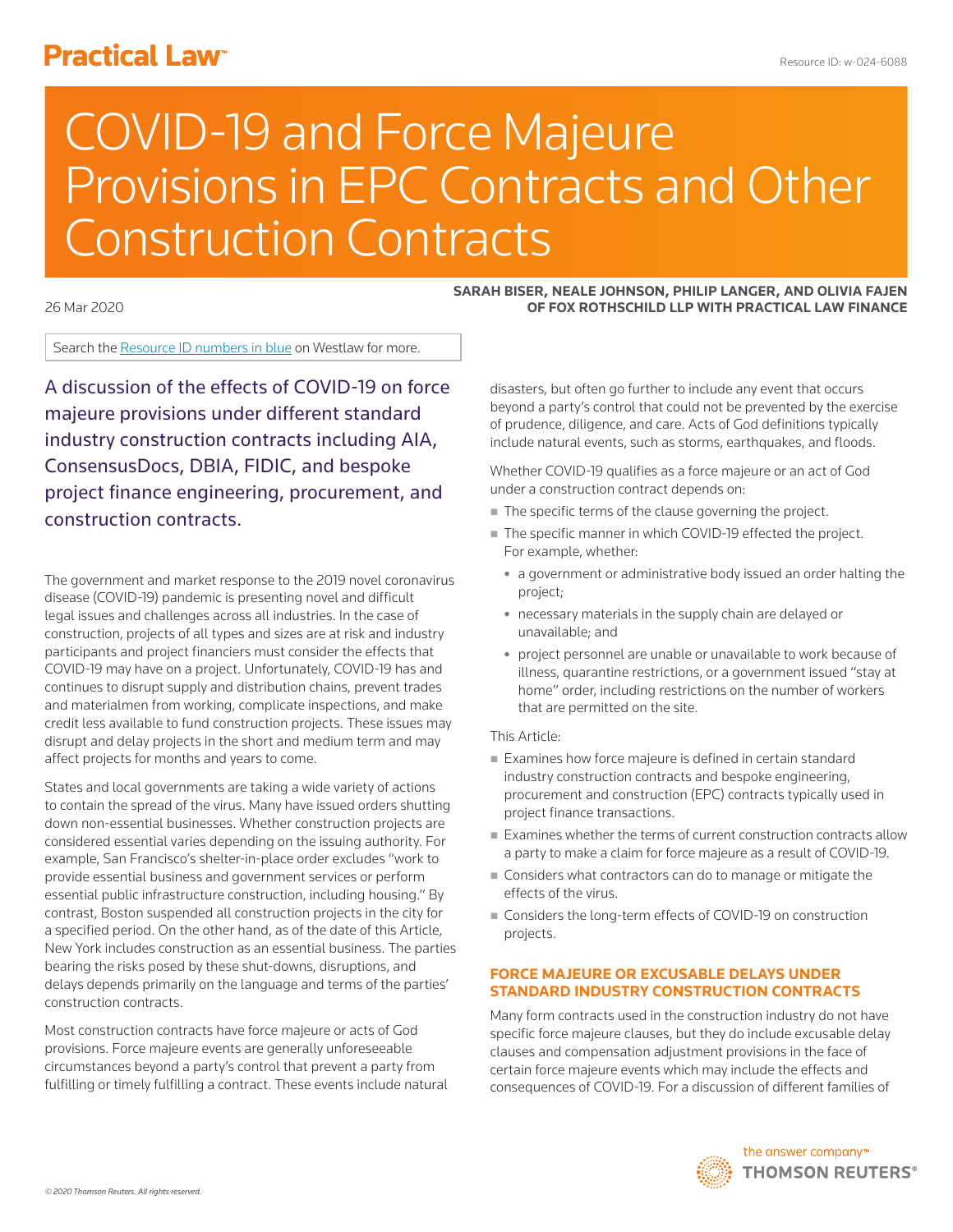form agreements, see Practice Note, Standard Construction Industry Documents: Overview (9-560-0605).

By contrast, project finance EPC contracts typically include force majeure provisions. These provisions may be drafted generically to refer to acts beyond a party's control or with specificity to include a list of the events or circumstances that may qualify as a force majeure event (see Practice Notes, EPC Contract Drafting Considerations: Force Majeure Provisions (5-518-2224) and Understanding Project Finance Construction Contracts (1-422-1870)).

#### **COVID-19 UNDER AIA FORMS**

The American Institute of Architects (AIA) A201-2017 General Conditions of the Contract for Construction, a companion to most AIA forms, does not mention force majeure, epidemics or pandemics. Section 8.3.1 Delays and Extensions of Time, however, still excuses some force majeure events. It provides that:

"If the Contractor is delayed at any time in the commencement or progress of the Work by (1) an act or neglect of the Owner or Architect, of an employee of either, or of a Separate Contractor; (2) by changes ordered in the Work; (3) by labor disputes, fire, unusual delay in deliveries, unavoidable casualties, adverse weather conditions documented in accordance with Section 15.1.6.2, or other causes beyond the Contractor's control; (4) by delay authorized by the Owner pending mediation and binding dispute resolution; or (5) by other causes that the Contractor asserts, and the Architect determines, justify delay, then the Contract Time shall be extended for such reasonable time as the Architect may determine."

Delays caused by COVID-19 may fall within several of these categories, including:

- Unusual delay in deliveries.
- **Unavoidable casualties.**
- Other causes beyond the contractor's control.
- Other causes the contractor asserts and the architect determines, justify delay.

There is no guarantee, however, that a court or arbitrator will agree that COVID-19 falls within one of these categories.

This provision does not excuse the contractor's performance; it only affords the contractor extensions of time. The amount of additional time that a contractor or subcontractor has to perform is not openended and requires consideration of:

- What constitutes a reasonable time for performance. Given that we are in what is being described as unchartered territory, it may be difficult to assess what a reasonable time means under these circumstances.
- The point at which it may be appropriate to terminate the agreement (see Practice Note, Terminations and Suspensions in Construction Contracts: Drafting Guidance (0-593-2925)).

# **COVID-19 UNDER CONSENSUSDOCS**

## **ConsensusDocs 200**

The ConsensusDocs 200 Standard Agreement and General Conditions between Owner and Constructor states in Article 6.3 that: "[i]f the Constructor is delayed at any time in the commencement or progress of the Work by a cause beyond the control of the Constructor, the Constructor shall be entitled to an equitable extension of the Contract Time."

It then lists several examples of causes beyond the contractor's control, including epidemics. The Centers for Disease Control (CDC) defines:

- An epidemic as "an increase, often sudden, in the number of cases of a disease, above what is normally expected in that population in that area."
- A pandemic as "an epidemic that has spread over several countries or continents, usually affecting a large number of people."

On March 11, 2020, the World Health Organization (WHO) characterized the current COVID-19 outbreak as a pandemic. While COVID-19 is considered to be a pandemic, it may also fall within the definition of an epidemic.

Other examples that may cover COVID-19 disruptions include:

- Transportation delays not reasonably foreseeable.
- Adverse governmental actions.
- **Unavoidable circumstances.**

In addition to providing the contractor with an extension of time, Article 6.3.2 of ConsensusDocs 200 also provides the contractor with an equitable adjustment of the contract price.

#### **ConsensusDocs 410**

Similarly, ConsensusDocs 410, the Standard Design-Build Agreement and General Conditions between Owner and Design Builder, provides in Section 6.3.1 that a design-builder is entitled to an equitable extension in time for certain "causes beyond the control of the Design-Builder" which specifically include "epidemics, adverse governmental actions, [and] unavoidable accidents or circumstances." It also provides for an equitable adjustment in the contract price related to the same events.

For more information on design-build and the rights and obligations of the parties, see Practice Notes, Selecting the Right Private Project Delivery System: Selecting Design-Build (3-549-4368) and Private Construction Project Delivery Systems: Overview: Design-Build (5-546-2385).

#### **ConsensusDocs 831**

ConsensusDocs 831, the Standard Owner and Construction Management Agreement, states at Section 8.5 that a:

"Construction Manager's compensation, including any limitation on the amount, shall be equitably adjusted in the event of changes that alter the cost of or time required for performance of Services such as changes to the Project, the Project Schedule, the Trade Contracts, the Owner-Design Professional Agreement or the Work, or any other event or circumstance beyond the reasonable control of Construction Manager, including but not limited to force majeure[.]"

Therefore, project impacts attributable to COVID-19 may also give rise to an equitable adjustment in a construction manager's compensation.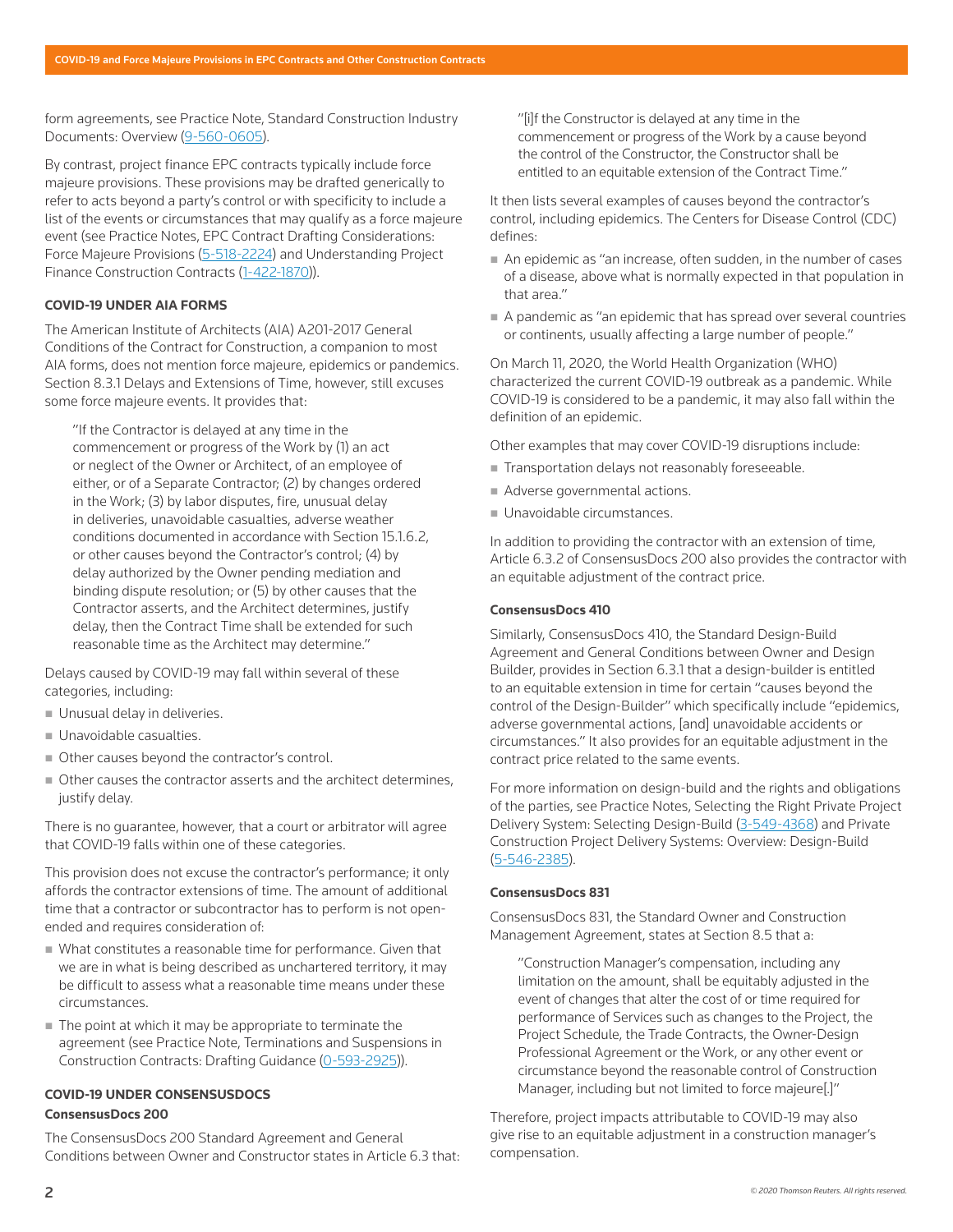#### **COVID-19 UNDER THE DESIGN BUILD INSTITUTE OF AMERICA FORMS**

The Design-Build Institute of America (DBIA) Document No. 535 Standard Form of General Conditions Between Owner and Design-Builder defines Force Majeure Events in Article 1.2.8 as being beyond the control of both the Owner and Design-Builder and specifically includes epidemics and acts of God.

Article 8.2 provides for a "reasonable extension of the Contract Time" if the Design-Builder is delayed in the performance of its work due to circumstances or events beyond its control and for which it is not responsible. However, Article 8.2.2 expressly provides that "the Contract Price shall not be adjusted for Force Majeure Events unless otherwise provided in the Agreement."

# **COVID-19 UNDER THE FEDERAL ACQUISITION REGULATION**

Those using the Federal Acquisition Regulation (F.A.R.) form contracts are likely governed by 48 C.F.R. § 52.249-14, which addresses excusable delays. While not expressly referred to as a force majeure clause, this provision dictates that a contractor is not in default if the delay arises from causes "beyond the control and without the fault or negligence of the Contractor."

The F.A.R. lists specific examples of these causes, many of which may apply to delays or defaults attributable to COVID-19, including:

- Acts of God or of the public enemy.
- Acts of the government in either its sovereign or contractual capacity.
- **Epidemics.**
- Quarantine restrictions.
- (48 C.F.R. 52.249-10.)

The F.A.R.'s specific reference to epidemics or quarantine restrictions may apply to COVID-19 and its effects. However, this specific reference to epidemics or quarantine restrictions is not the norm, especially in general commercial contracts.

For more information on F.A.R., see Practice Note, Federal Acquisition Regulation: Overview (W-021-9160).

#### **COVID-19 UNDER FIDIC (THE RED BOOK - FIRST EDITION, 1999)**

The Fédération Internationale des Ingénieurs - Conseils or International Federation of Consulting Engineers (FIDIC)'s Conditions of Contract for Construction for Building and Engineering Works Designed by the Employer provides that force majeure may include but is not limited to the exceptional events or circumstances listed below if all these conditions which are set out in Sections (a)-(d) of Article 19 are satisfied:

- The event is beyond the control of the party claiming force majeure.
- The party claiming force majeure could not reasonably have provided against the event before entering into the contract.
- Having arisen, the party claiming force majeure could not reasonably have avoided or overcome the event.
- $\blacksquare$  The event is not substantially attributable to the other party under the agreement.

#### **Exceptional Events or Circumstances**

These events include:

- War, hostilities (whether war be declared or not), invasion, act of foreign enemies.
- Rebellion, terrorism, revolution, insurrection, military or usurped power, or civil war.
- Riot, commotion, disorder, strike, or lockout by persons other than the contractor's Personnel and other employees of the contractor and sub-contractors.
- Munitions of war, explosive materials, ionizing radiation or contamination by radioactivity, except as may be attributable to the contractor's use of these munitions, explosives, radiation, or radioactivity.
- Natural catastrophes, such as earthquake, hurricane, typhoon, or volcanic activity.

Article 19 of the FIDIC Red Book does not refer to an epidemic or pandemic although it does provide an extensive listing of force majeure events. However, it is possible that a court or international tribunal would classify COVID-19 as a natural catastrophe.

#### **PROJECT FINANCE EPC CONSTRUCTION CONTRACTS**

These agreements, typically structured as lump sum EPC contracts, are bespoke agreements that reflect the nature of the project being built, the risk allocation between the contractor and the owner, and the concerns of the owner's lenders. Force majeure events in EPC contracts are often defined as:

"Any event or circumstance (or series of connected events or circumstances) which is beyond the control of the Party affected, which prevents or impedes the due performance of that Party's obligations under this Agreement but only if and to the extent that such circumstance, despite the exercise of reasonable diligence or adoption of reasonable precautions, acting as a reasonable and prudent contractor, cannot be prevented or overcome by such Party."

Similar to standard construction industry forms, these events typically include:

- Acts of God, flood, earthquake, lightning, or other natural physical disaster.
- Acts of war (declared or not declared), invasion, act of foreign enemies, hostilities, civil war, insurrection of military or usurped power (whether war be declared or not), confiscation or expropriation on orders of any governmental authority.
- Acts of terrorism, riot, rebellion, revolution, sabotage or civil unrest.

EPC contract force majeure provisions often do not typically address diseases, plague, quarantine, epidemics, or pandemics. In the limited cases where these terms are used, they are often not defined. It is, therefore, unclear how these terms are to be understood in the context of COVID-19.

For more information on force majeure provisions in EPC contracts, see Practice Note, EPC Contract Drafting Considerations: Force Majeure Provisions (5-518-2224).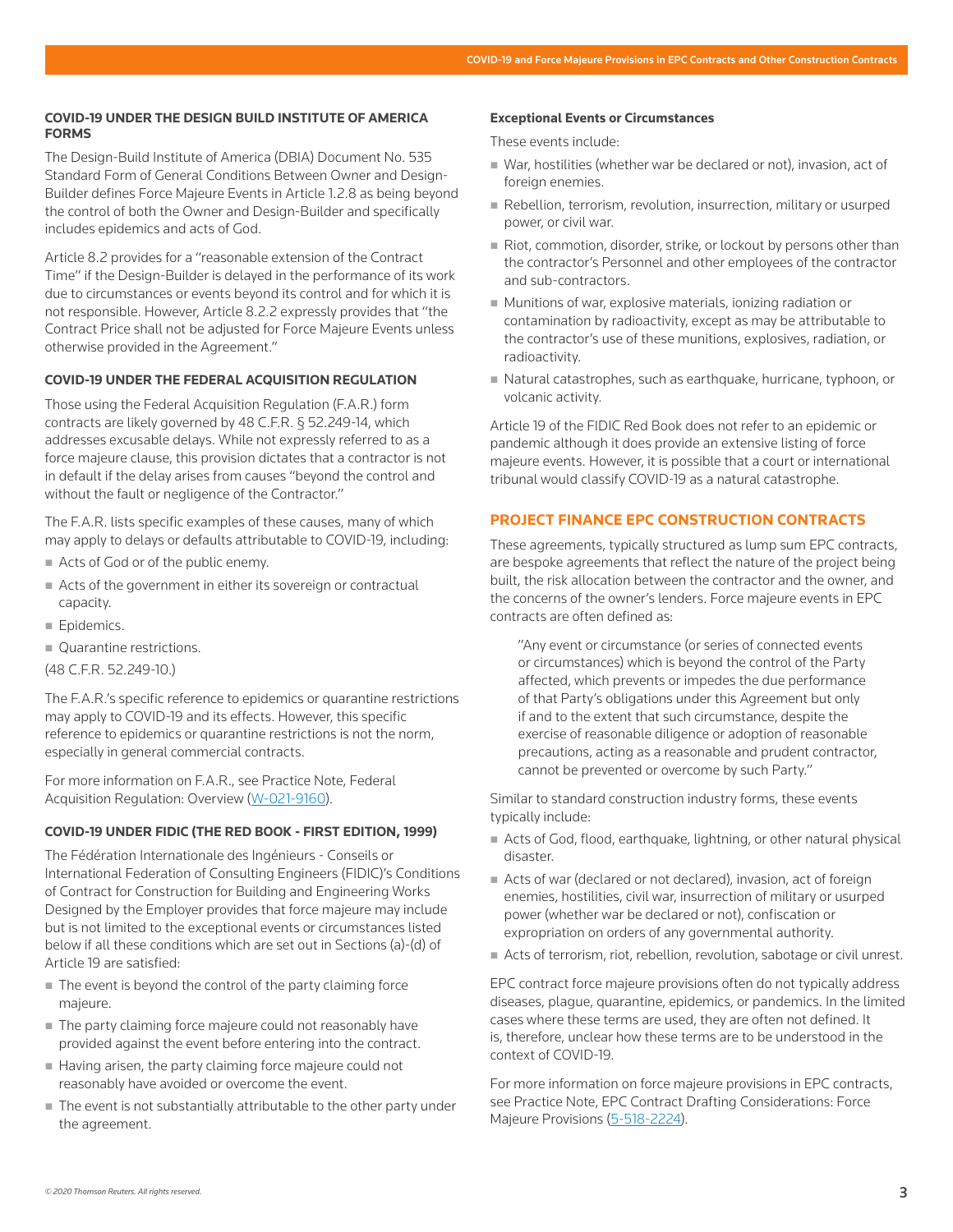Despite the uncertainty, it may not be in the project owners' or the lenders' best interests to exercise any of the rights they have under the project documents, including seeking liquidated damages, terminating the contract, replacing the contractor, or invoking dispute resolution mechanisms. The widespread nature of COVID-19 and its impact on the construction industry as a whole means that project sponsors and their lenders have limited options. To manage the COVID-19 pandemic, project participants may need to be more flexible and willing to negotiate changes and share the risks to build their projects.

#### **IMPLICATIONS FOR PROJECTS**

Regardless of whether a contractor is able to claim a force majeure event under the EPC contract, COVID-19 has significant implications for the project. EPC contracts typically include a built-in cushion (or float) to allow the schedule to be maintained despite the occurrence of certain delays (for example, weather or minor construction delays). For more information on the float, see Practice Note, EPC Contract Drafting Considerations: Increased Costs and Extensions of Time (0-560-5589). The float does not, however, anticipate a delay of the kind or duration that COVID-19 presents.

Any delays in the construction and the completion of the project as a result of COVID-19 may result in:

- **Increased project costs.** Project owners, subject to the consent of the lenders, may need to approve changes to the budget, the incurrence of additional expenditures, and changes in suppliers, vendors, or subcontractors to complete construction of the project.
- Defaults under other agreements. For example, unless a waiver or amendment can be obtained:
	- failures to meet any construction milestones may result in a freezing of loan disbursements;
	- a delay to achieve substantial completion or final completion may entitle the project's lenders to declare an event of default; and
	- the project owner may be unable to begin performing its obligations under the offtake agreements. While there is a typically a delay between the date construction on the project must be completed and the project owner's obligations under the offtake agreement must begin, given the current projections for how long the COVID-19 pandemic is expected to last, this time is likely to be expended.
- **More exposure for project sponsors**. Project sponsors may need to inject more cash into the project.

Given these implications, project participants will need negotiate how best to mitigate and allocate the risks of COVID-19.

# **PRACTICAL TIPS FOR MANAGING THE EFFECTS OF COVID-19**

Even in contracts containing a force majeure event or excusable delay provisions, construction contracts typically require:

- The contractor to mitigate damages, to the extent possible.
- The contractor to comply with relevant notice and claim provisions in the contract.
- The force majeure or act of God event to be the proximate cause of the delay. No other act may have caused the delay and no other act may have prevented it.

The interaction between COVID-19 and the rights and obligations of project parties ultimately depends on the specific terms of the construction contract and how COVID-19 affects the project. While there are many variables still at play and it remains unknown how long this pandemic will last or its ultimate effects, contractors, project owners, and sponsors should take care to comply with the terms of their agreements as much possible.

Some practical tips for evaluating potential exposure to COVID-19 delays and disruptions include reviewing the construction contracts for:

- The relevant force majeure language. Contractors, project owners, and their counsel should also determine whether there the contract includes a specific provision for epidemics or pandemics or whether they will rely on a generic provision in the contract. If relying on a generic provision, parties should be mindful that courts often construe force majeure narrowly. Where a contract contains a list of events but fails to specify epidemics or pandemics, the omission may be dispositive (see Practice Notes, Force Majeure Clauses: Key Issues (5-524-2181) and Force Majeure Clauses: Key Issues (NY) (W-024-3891)).
- Any excusable delay provision, including:
	- the amount of additional time that a contractor may have to perform; and
	- whether any associated costs are compensable.
- $\blacksquare$  Notice and claim requirements that may be triggered by the response to COVID-19. Construction contracts typically require the contractor to provide prompt notice of any force majeure event or cause for project delay, including the expected duration and probable impact on the contractor's performance of its obligations, schedule, and costs. It is difficult to tell how long the COVID-19 pandemic may last with announcements changing daily across different jurisdictions. A slowdown in the spread of the virus also does not mean it cannot come back, as recent news reports from China and Hong Kong suggest. Contractors must be vigilant and should furnish regular and updated reports to the project owner during the continuation of the event.
- **Material price escalation provisions. Some construction contracts** include provisions allowing a contractor to receive additional sums to compensate for the increased costs incurred as a result material shortages or price escalations associated with a force majeure event. Contractors must keep detailed records of these additional costs. For more information, see Practice Note, EPC Contract Drafting Considerations: Increased Costs and Extensions of Time (0-560-5589).

Additional considerations for contractors and subcontractors include:

- Notify the owner and architect in writing when delays occur, taking care to meet contract requirements. The notice should include the basis on which the force majeure event is being claimed and provide supporting documentation, to the extent applicable.
- Document every delay and how it was caused to later identify which delays were caused by COVID-19 or for another reason.
- Take steps to mitigate damages caused by COVID-19, including:
	- protecting project workforce from contracting COVID-19 (see Article, Expert Q&A: COVID-19 and Employment (W-024-4643) and Practice Note, Pandemic Flu Preparation and Response (3-505-0385));